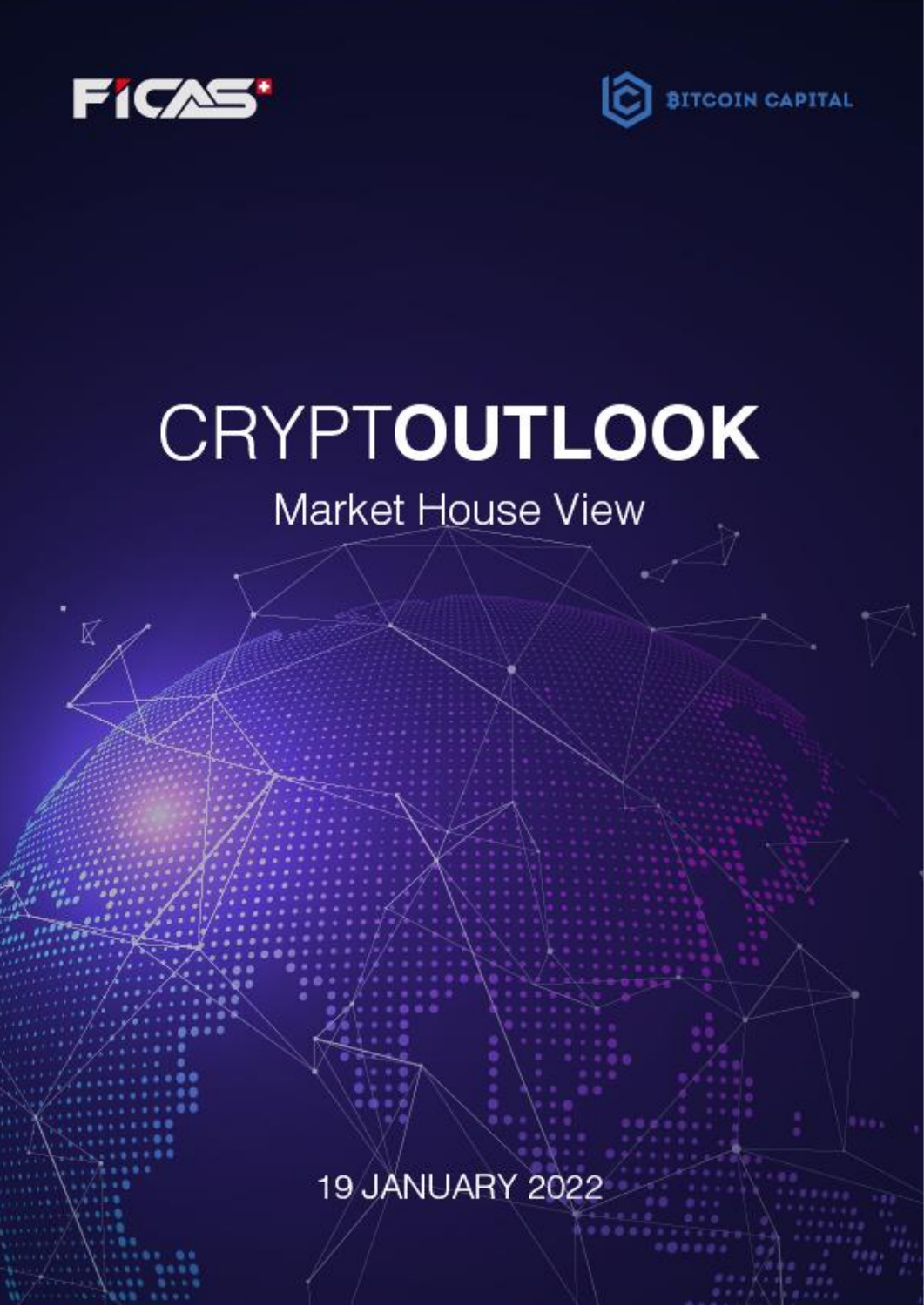## **Market House View** (status 19 January 2022)

**The House View is produced by the independent research unit. It is produced annually and reviewed on a quarterly or ad hoc basis. The Investment Committee and the Chief Investment Office consider this view when deliberating actions.**

**We express a view only for those cryptocurrencies that we trade. Each product is defined above in terms of the tradable cryptocurrencies.**

#### **Big picture:**

- Our view is that digitalization is an unstoppable technological (r)evolution which will affect all sectors of the economy and the society. Blockchain is a major and most disruptive expression of it. Bitcoin is the epitome of blockchain and best representation of the new asset class that is supported by blockchain technology and ultimately by the ineluctable digitalization process.
- Our view is that cryptofinance and cryptoassets are major expressions of the digital (r)evolution. They have gained in popularity exponentially since 2017, supported by continuously enhanced products, process, regulations and performance. Bitcoin progressed from a value of some cents in 2010 to over 45'000 USD at the end of 2021. In 2013, 7 cryptoassets existed for a market cap of USD 1.5bn; at the end of 2021, 9'107 cryptoassets existed for a market cap of USD 2.2 trillion. (source: Coinmarketcap)

#### **Cryptocurrencies:**

- BTC According to our traditional model, our outlook for 2022 is that bitcoin could reach a price region of USD 100'000-200'000 until end of 2022. The likelihood of this event is however lower than what we hold during 2H21. The reasons are to be found first in the increased correlation of bitcoin with global markets (resulting from professional and institutional investments in cryptocurrencies during 2021) and in the deflationary policies anticipated or initiated in a series of major economies; second in the uncertain regulatory outlook globally. Under circumstances, we do not rule out a prolonged range trading between USD 30'000 and 50'000 and, with a small probability, even a dip below that range.
- ETH We believe that Ethereum will increase in value if the implementation of ETH2.0 will be successful. ETH2.0 will determine, on the supply side, a significant lowering of the coins rewarded during the block validation process – which will compound with the already implemented burning mechanism. On top of it, more coins will be locked in validator nodes and DeFi protocols. On the demand side, we expect an increase fueled by the growth of Defi, Web 3.0 Dapps , DAOs , Metaverse, scalability and lower fees as a result of ETH2.0.
- • 2022 will also be characterized by the development and growth of several ETH protocol challengers applicable to the DeFi space and promising a faster and cheaper processing of transactions, and by an increased use of multi-chain blockchains.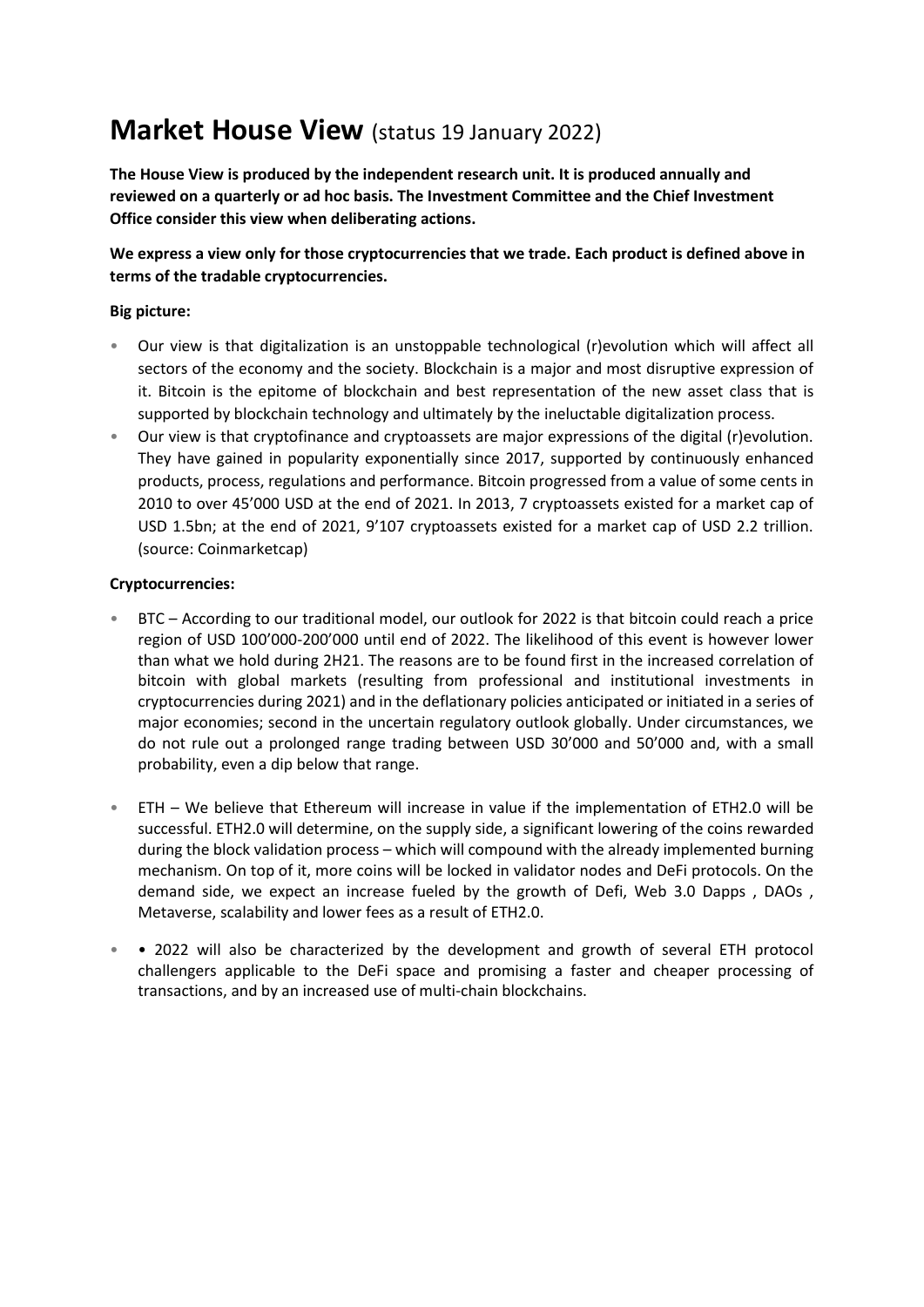#### **Specifically related to the coins we can actively trade under the BTCA ETP:**

- LTC With its Proof-of-Work consensus and Dual mining with Doge coin ability, and long history of existence, Litecoin was able to keep an active ecosystem of users. It faces however increasing competition from other emerging coins. We believe Litecoin's value will be highly correlated to the price of bitcoin in the foreseeable future.
- ADA Our view is that Cardano is a project with solid fundamental value and growth potential. Long waited Alonso hard fork will be a major milestone for the protocol, which will enable users to create and deploy "smart contracts" on the Cardano blockchain. Cardano manages its community very well.
- XLM Our view is that Stellar faces good development potential, in particular as a platform hosting CBDCs. We believe Stellar will be a main competitor to Ripple. It has a solid network and cost-effective solutions. It could become a protocol of choice for Governments and enterprises to issue their assets and transact them.
- TRX Our view is that Tron is to be monitored on its path to develop all the Ethereum network features and facilities and to launch DeFi and NFT standard protocol TRC-721 with lower gas fees. Tron foundation has now become a solid underlying protocol for well-known assets such as tether. The main weak point about this project is the centralization of protocol governance.
- XTZ Our view is that Tezos has good potential in connection with the release protocol updates that could attract developers, reduce gas fees and enable novel applications on its blockchain. Tezos has one of the highest Supply locked for Staking and a solid team.
- BNB Our view is that Binance coin is to be monitored and invested opportunistically, considering potential regulatory / reputational risks. It has one of the fastest pace growing ecosystems, and Binance Smart Chain and its Native Asset BNB have shown significant growth in terms of development, ecosystem and innovation. Binance will stay among top 10 assets in the next years.
- NEO Our view is that NEO harbors a good potential for appreciation and for becoming one of the top 10 smart contracts platforms over the next 2 years. With NEO 3.0, many scalability, security, and governance issues of this blockchain will be resolved.
- EOS We believe that 2022 would be a year that EOS will focus on protocol development, compatibility with EVM machines, and introducing new functional Dapps on its chain. EOS governance has witnessed the return of Dan Larimer and the treasury position of EOS is solid, with significant funds sitting on the books.
- XRP Our view is that Ripple finds itself in an uncertain regulatory situation following the lawsuit launched by the SEC over the alleged sale of unlicensed securities and will experience significant volatility until settlement. If Ripple manages to settle their case, we could see a large price appreciation.
- MATIC Polygon has gained significant momentum in 2021, with significant organic growth and adoption. We expect 2022 to feature further Dapp developments and focus on improving scalability.
- AVAX As one of the new leading Layer 1 blockchains, Avalanche proved to be a successful chain. Its adoption by innovative Defi protocols has shown the ability of this chain to be highly scalable. Another positive factor for Avalanche is its EVM compatibility.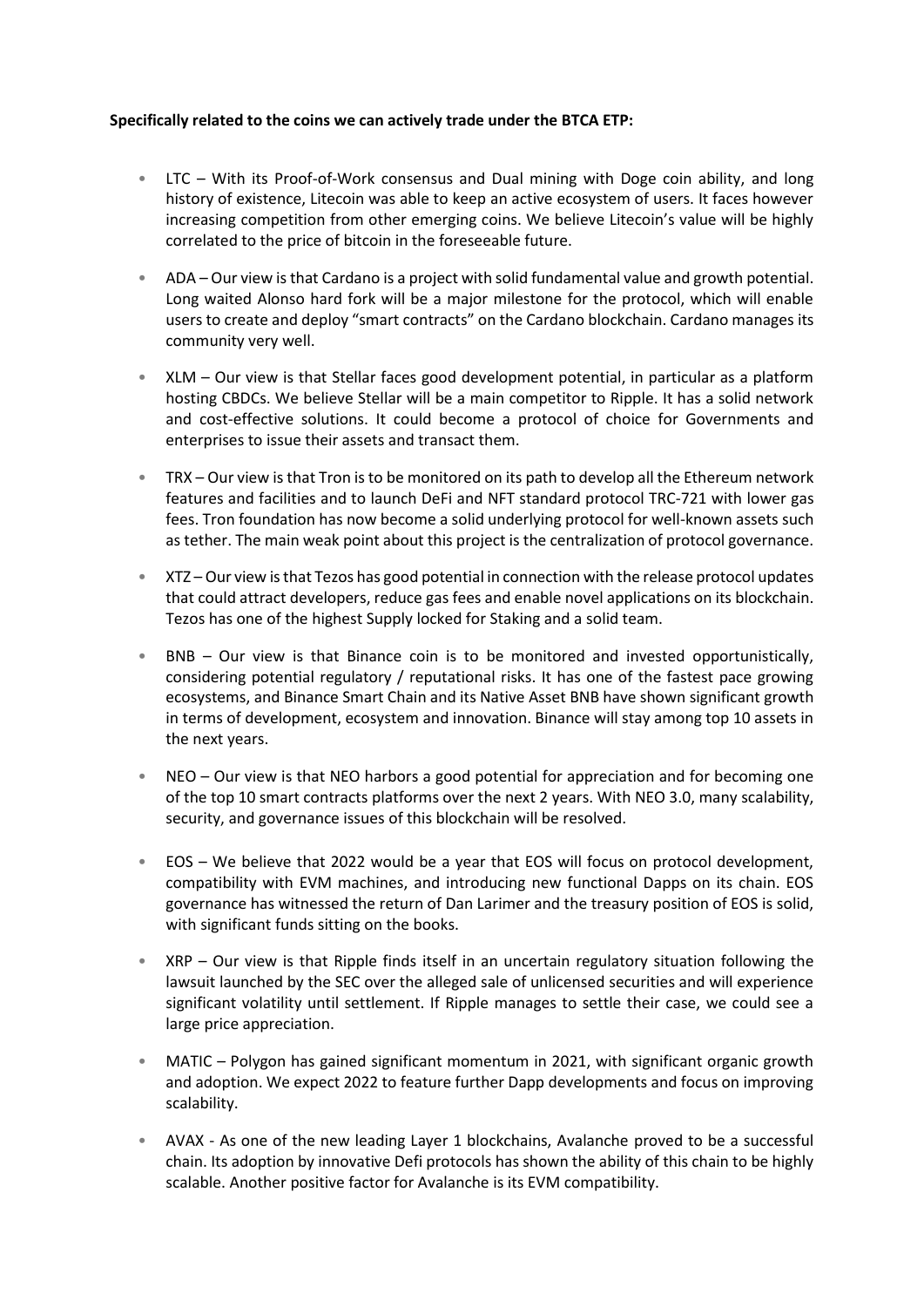- DOT Polkadot has shown determination and discipline when it comes to roadmap and milestones delivery. It could recently successfully launch its first parachain auctions. Going forward we believe Polkadot to grow its community and move forward toward interoperability of chains with incremental functionality such as Cross-chain message passing and Parathreads.
- SOL Solana had a great 2021. It gained a lot of momentum both from a community perspective and token valuation. It features very low fees, high-speed confirmation, and broad Dapps on this L1 chain. We took note of recent Block congestions and Network outages which point to insufficient decentralization.

#### **Disclaimer:**

The information contained in this document is provided for information purposes only. It does not constitute any offer, recommendation, solicitation, or advice to any person to enter into any transaction or adopt any investment, trading, or hedging strategy, nor does it constitute any prediction of likely future movement in prices or any representation that any such future development will not occur or not. Users of this document should seek advice regarding the appropriateness of investing in any cryptocurrency, cryptoasset, financial instrument, or investment strategy referred to on this document and should understand that statements regarding future prospects may not be realized. Projections, estimates, and opinions are subject to change without notice.

Bitcoin Capital AG and/or FiCAS AG accept no liability and will not be liable for any loss or damage arising directly or indirectly (including special, incidental or consequential loss or damage) from the use of this document, howsoever arising, and including any loss, damage or expense arising from, but not limited to, any defect, error, imperfection, fault, mistake or inaccuracy contained in this document, its contents or associated services, or due to any unavailability of the document or any part thereof or due to any contents or associated services.